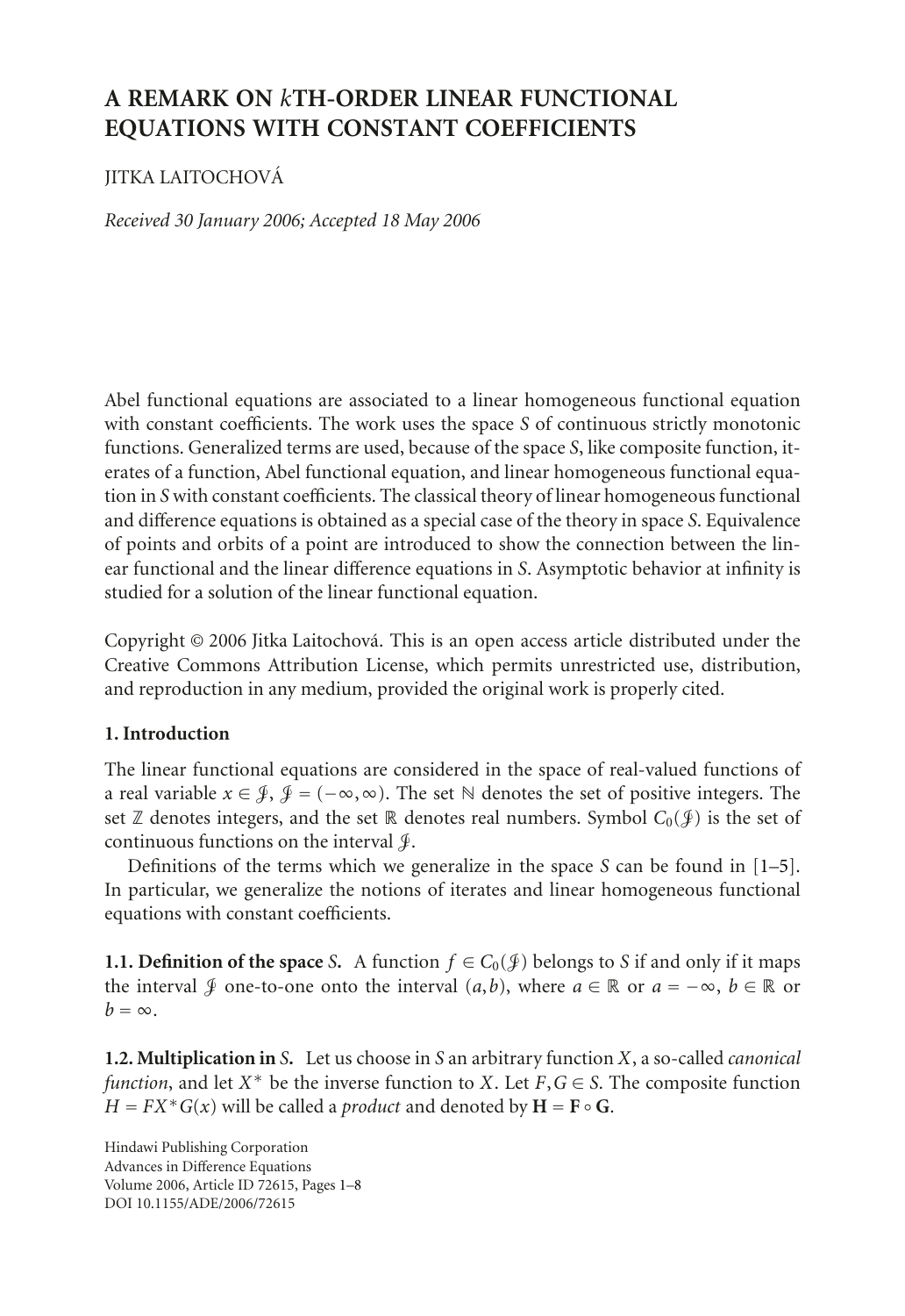It is easy to show that  $H \in S$ . The set *S* with the operation of multiplication  $\circ$  forms a noncommutative group  $\mathcal G$ , where the canonical function X is the neutral element. Further, to each element  $F \in S$  there is an inverse element  $\mathbf{F}^{-1} = XF^*X$  in  $\mathscr{G}$ , where  $F^* \in S$  is the inverse function to  $F \in S$ .

Boldface promotion of symbols will be used to denote elements of  $\mathcal{G}$ . Then  $F, G \in S$ correspond to  $F, G \in \mathcal{G}$  and  $\mathcal{G}$ -multiplication is defined by composition:

$$
\mathbf{F} \circ \mathbf{G}(x) \equiv F(X^*(G(x))). \tag{1.1}
$$

If  $f \in C_0(\mathcal{J})$ ,  $\Phi \in S$ , then the product  $f \circ \Phi(x)$  (not necessarily in  $\mathcal{G}$ ) is defined to be the composite function  $f(X^*(\Phi(x))) \in C_0(\mathcal{J})$ . In general, *f* is not one-to-one; boldface promotion of *f* is disallowed, because  $f \notin S$ .

**1.3. Iteration in** *S*. Let  $X \in S$  be the canonical function. Let  $\Phi \in S$ . The *iterates* of the function Φ in *S* are given by group operations as follows:

$$
\Phi^{0}(x) = X(x),
$$
  
\n
$$
\Phi^{n+1}(x) = \Phi \circ \Phi^{n}(x), \quad x \in \mathcal{J}, n = 0, 1, 2, ...
$$
  
\n
$$
\Phi^{n-1}(x) = \Phi^{-1} \circ \Phi^{n}(x), \quad x \in \mathcal{J}, n = 0, -1, -2, ...
$$
\n(1.2)

where  $\Phi$ <sup>-1</sup> is the inverse element to the element Φ in *S* according to multiplication ∘ in group  $\mathscr{G}$ .

#### **2. Linear functional equations of the** *k***th order with constant coefficients**

Let  $a_j \in \mathbb{R}$ ,  $j = 0, 1, 2, \ldots, k$ . Then the equation

$$
a_k f \circ \Phi^k(x) + a_{k-1} f \circ \Phi^{k-1}(x) + \dots + a_1 f \circ \Phi^1(x) + a_0 f \circ \Phi^0(x) = 0 \tag{2.1}
$$

in *S* is called a *linear homogeneous functional equation of kth order with constant coefficients*. The *coefficients* are the constants  $a_j$ ,  $j = 0, 1, 2, \ldots, k$ . It is assumed that  $a_k \neq 0$ . A *solution* of [\(2.1\)](#page-1-0) is a function  $f \in C_0(\mathcal{Y})$  that satisfies the equation for all *x*. It is not assumed that *f* is one-to-one.

Let  $g(x) = X(x+1)$  and let  $\Phi \in S$ . The generalized Abel functional equation

<span id="page-1-2"></span><span id="page-1-1"></span><span id="page-1-0"></span>
$$
\boldsymbol{\alpha} \circ \boldsymbol{\Phi}(x) = \mathbf{g} \circ \boldsymbol{\alpha}(x) \tag{2.2}
$$

is called the *associated functional equation* to [\(2.1\)](#page-1-0). A *solution* of [\(2.2\)](#page-1-1) is a function  $\alpha \in S$ such that [\(2.2\)](#page-1-1) holds for all *x*.

The algebraic equation

$$
a_k \lambda^k + a_{k-1} \lambda^{k-1} + \dots + a_1 \lambda + a_0 = 0
$$
 (2.3)

is called the *characteristic equation* of [\(2.1\)](#page-1-0). The left side of [\(2.3\)](#page-1-2) is called the *characteristic polynomial* of [\(2.1\)](#page-1-0).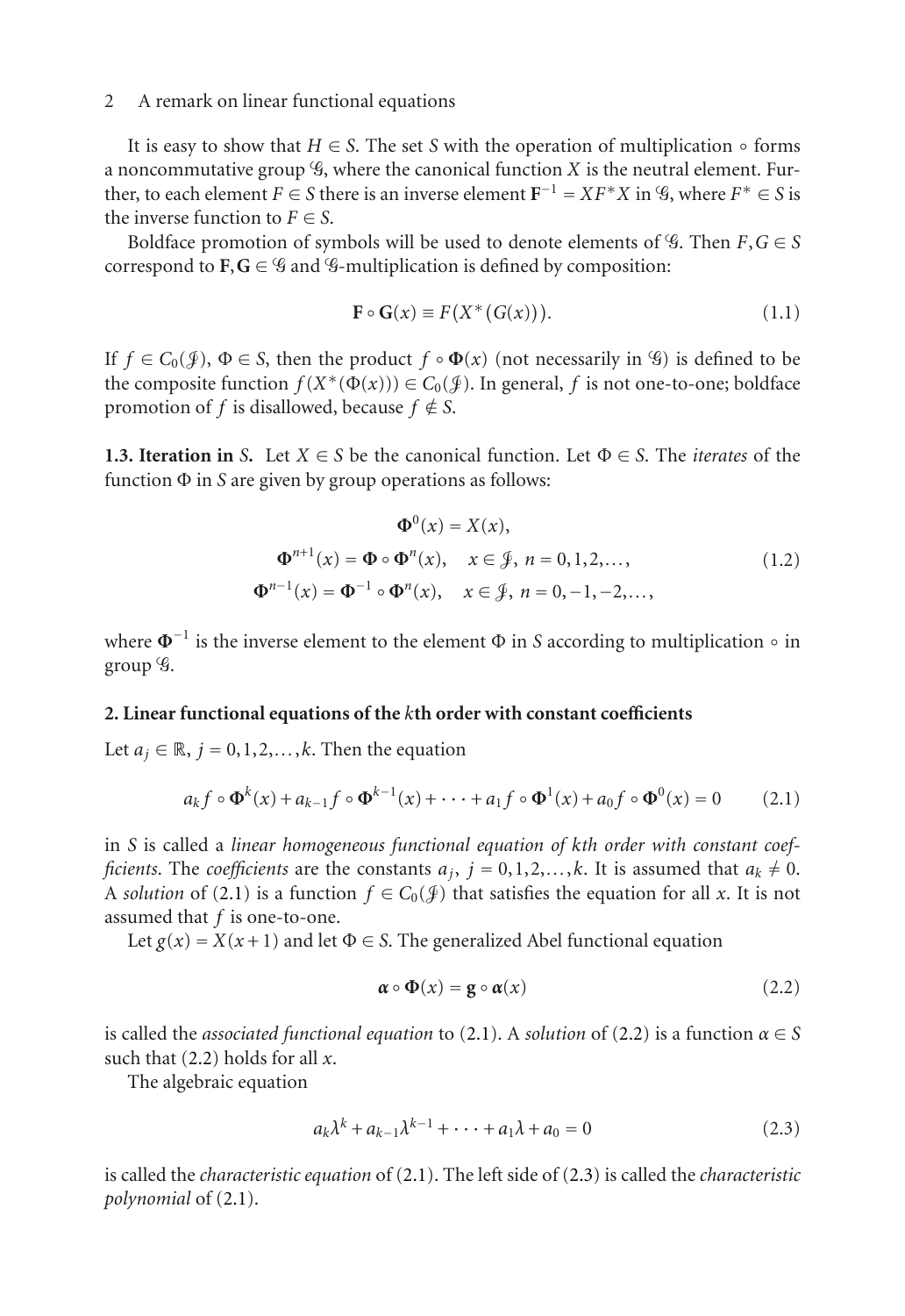#### <span id="page-2-0"></span>Jitka Laitochova 3 ´

THEOREM 2.1. Let [\(2.1\)](#page-1-0) be given. Let  $\lambda_1, \lambda_2, \ldots, \lambda_k$  be simple positive roots of the characteris*tic equation [\(2.3\)](#page-1-2). Let α be a continuous solution of the associated Abel functional equation [\(2.2\)](#page-1-1). Then the functions*

$$
f_1 = \lambda_1^{X^* \alpha(x)}, \qquad f_2 = \lambda_2^{X^* \alpha(x)}, \dots, f_k = \lambda_k^{X^* \alpha(x)}, \tag{2.4}
$$

*are linearly independent solutions of [\(2.1\)](#page-1-0).*

*Proof.* Functions [\(2.4\)](#page-2-0) have the form

<span id="page-2-1"></span>
$$
f = \lambda^{X^* \alpha(x)},\tag{2.5}
$$

where  $\alpha \in S$  is a solution of the Abel equation [\(2.2\)](#page-1-1) and  $X^* \alpha(x)$  denotes the composite function  $X^*(\alpha(x))$ . Substitute [\(2.5\)](#page-2-1) into [\(2.1\)](#page-1-0), then

$$
\sum_{n=0}^{k} a_n \lambda^{X^*\alpha \cdot \Phi^n(x)} = 0.
$$
\n(2.6)

Abel functional equation [\(2.2\)](#page-1-1) implies

$$
X^*\alpha \circ \Phi^n(x) = X^*X(X^*\alpha(x) + n) = X^*\alpha(x) + n,\tag{2.7}
$$

 $n = 0, 1, 2, \ldots, k$ , and then

$$
\lambda^{X^*\alpha(x)} \left[ \sum_{n=0}^k a_n \lambda^n \right] = 0. \tag{2.8}
$$

Thus the function [\(2.5\)](#page-2-1) is a solution of [\(2.1\)](#page-1-0) if  $\lambda$  is a root of the characteristic equation [\(2.3\)](#page-1-2). Roots of the characteristic equation have to be positive for the functions [\(2.5\)](#page-2-1) to be defined.

To show the solutions [\(2.4\)](#page-2-0) are linearly independent, consider a linear combination  $c_1 f_1(x) + \cdots + c_k f_k(x) = 0$  for all *x*. Choose samples  $x = X^*(x_0)$ ,  $x = X^*(\Phi(x_0))$ ,  $x =$  $X^*(\Phi^2(x_0))$ , and so forth, and form the matrix equation  $A\mathbf{c} = \mathbf{0}$  for the coefficients **c**, using the sampling matrix

$$
A = \begin{pmatrix} f_1 \circ \Phi^0(x_0) & f_2 \circ \Phi^0(x_0) & \cdots & f_k \circ \Phi^0(x_0) \\ f_1 \circ \Phi^1(x_0) & f_2 \circ \Phi^1(x_0) & \cdots & f_k \circ \Phi^1(x_0) \\ \vdots & \vdots & \vdots & \vdots \\ f_1 \circ \Phi^{k-1}(x_0) & f_2 \circ \Phi^{k-1}(x_0) & \cdots & f_k \circ \Phi^{k-1}(x_0) \end{pmatrix} .
$$
 (2.9)

Abel equation can be used to show that  $det(A) \neq 0$  for any  $x_0$  in  $\mathcal{J}$ . The idea is born from the relation  $f_r \circ \Phi^n(x) = f_r(x)\lambda_r^n$  and the theory of Vandermonde determinants. Therefore,  $\mathbf{c} = \mathbf{0}$  and the functions are independent. The proof is complete.  $\Box$ 

*Automorphic functions.* A function  $p \in C_0(\mathcal{F})$  is called *automorphic* over  $\Phi$  provided  $p = p \circ \Phi$ . While constant functions are automorphic with respect to any  $\Phi$ , there are examples of nonconstant automorphic functions. One such is  $p(x) = sin(\pi(x - n))$  on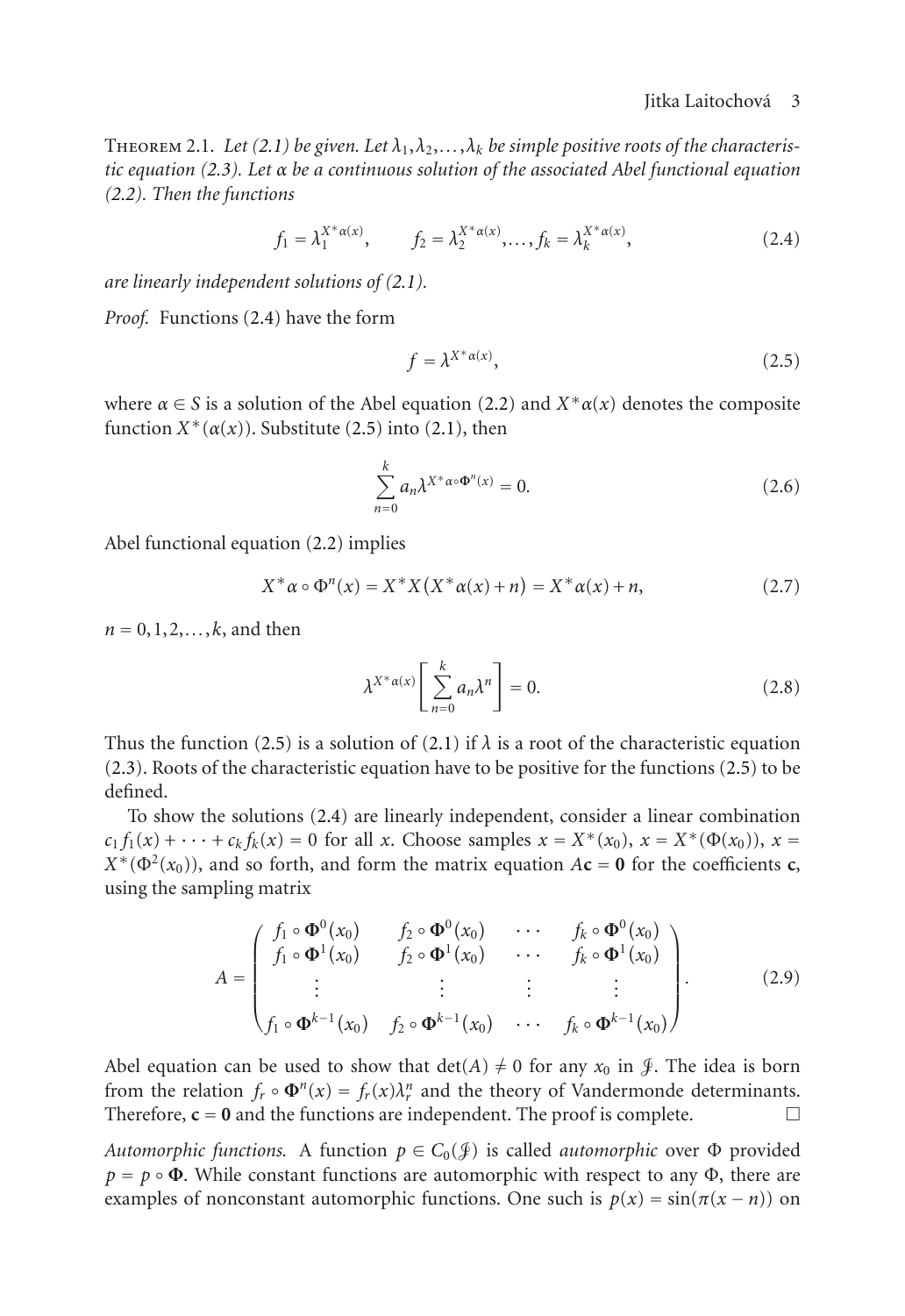$n \le x < n+1$ , which satisfies  $p(x) = p(x+1)$  or  $p = p \circ \Phi$  for  $\Phi(x) = x+1$ . Others can be constructed from this example.

Theorem 2.2. *Let [\(2.1\)](#page-1-0) be given having solution f*0*. Let p be a continuous automorphic function,*  $p = p \circ \Phi$ *. Then*  $f(x) = p(x) f_0(x)$  *is also a solution of [\(2.1\)](#page-1-0). A more general solution is of the form*

$$
c_1 f_1 + c_2 f_2 + \cdots + c_k f_k, \tag{2.10}
$$

*where*  $c_1, c_2, \ldots, c_k$  *are automorphic functions over*  $\Phi$  *and*  $f_1, \ldots, f_k$  *are solutions of* [\(2.1\)](#page-1-0)*.* 

*Proof.* The details to show  $f_0$  satisfies [\(2.1\)](#page-1-0) are as follows:

$$
\sum_{n=0}^{k} a_n (pf_0) \circ \mathbf{\Phi}^n(x) = \sum_{n=0}^{k} a_n (p \circ \mathbf{\Phi}^n(x)) (f_0 \circ \mathbf{\Phi}^n(x))
$$
  
= 
$$
\sum_{n=0}^{k} a_n (p(x)) (f_0 \circ \mathbf{\Phi}^n(x))
$$
  
= 
$$
p(x) \sum_{n=0}^{k} a_n (f_0 \circ \mathbf{\Phi}^n(x))
$$
  
= 0. (2.11)

The proof is complete.  $\Box$ 

Theorem 2.3. *Let [\(2.1\)](#page-1-0) be given. Let λ*<sup>0</sup> *be a positive real root of characteristic equation [\(2.3\)](#page-1-2)*, of multiplicity *s*,  $1 \le s \le k$ *. Let*  $\alpha(x)$  *be a continuous solution of Abel functional equation [\(2.2\)](#page-1-1) and let X*<sup>∗</sup> *be the inverse function to canonical function X. Then the functions*

<span id="page-3-2"></span>
$$
f_r = (X^* \alpha(x))^r \lambda_0^{X^* \alpha(x)}, \quad 0 \le r < s,\tag{2.12}
$$

*are independent solutions of [\(2.1\)](#page-1-0).*

*Proof.* Let  $p(\lambda)$  denote the characteristic polynomial. Assume for the first part of the proof that *X* is the identity map. Define  $f(x) = (\alpha(x))^r \lambda_0^{\alpha(x)}$ . The following lemmas will be applied to complete the proof.

<span id="page-3-1"></span><span id="page-3-0"></span>LEMMA 2.4. If 
$$
L = \lambda(d/d\lambda)
$$
, then  $L^q(p(\lambda)) = \sum_{n=0}^k n^q a_n \lambda^n$  for  $q \ge 0$ .  
LEMMA 2.5. If  $\lambda = \lambda_0$  and  $0 \le m \le r < s$ , then  $\sum_{n=0}^k n^{r-m} a_n \lambda^n = 0$ .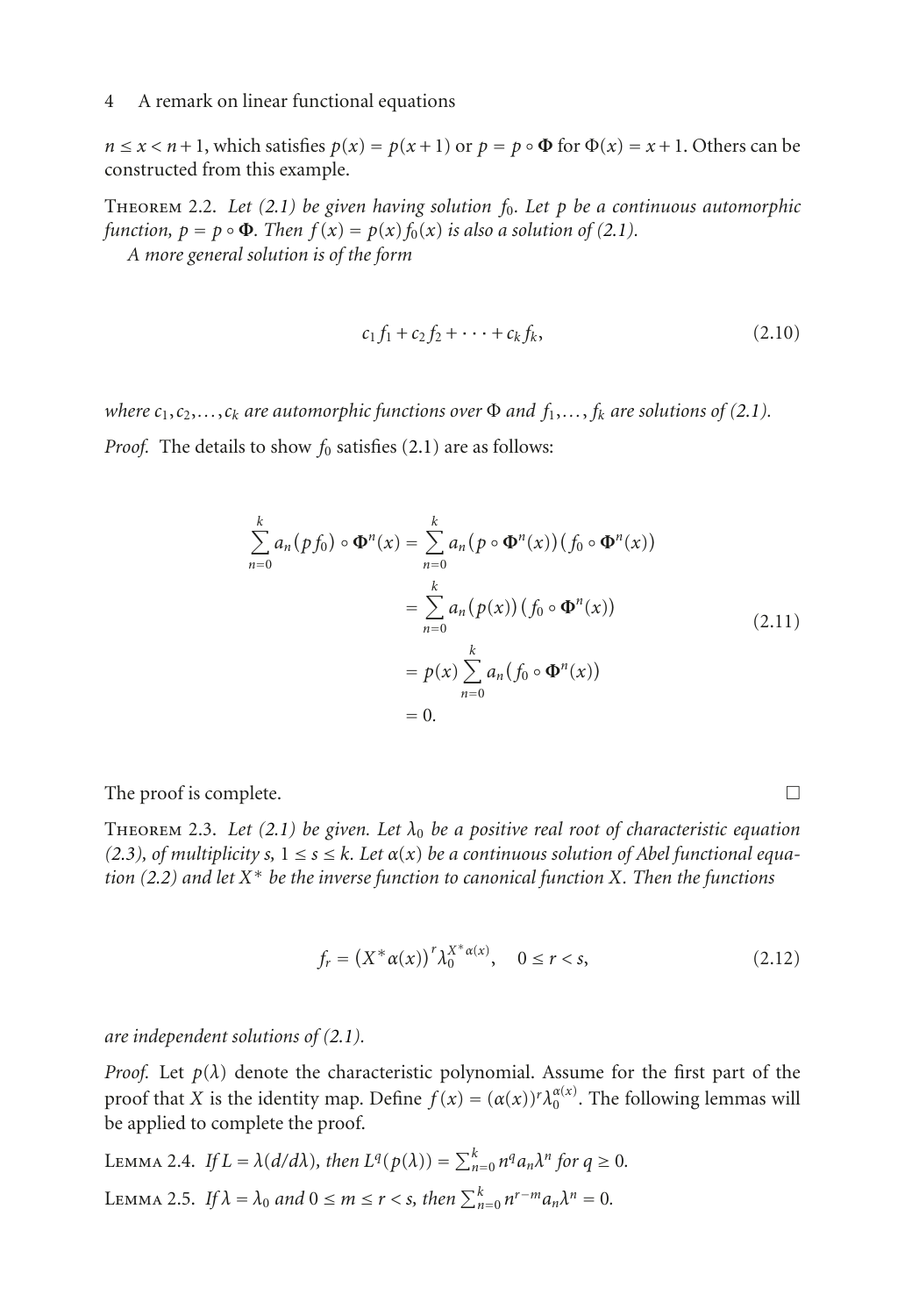<span id="page-4-0"></span>LEMMA 2.6.  $\{(\alpha(x))^r \lambda_0^{\alpha(x)}\}_{r=0}^{s-1}$  *are independent if and only if the powers*  $\{(\alpha(x))^r\}_{r=0}^{s-1}$  *are independent.*

<span id="page-4-1"></span>LEMMA 2.7. Let  $t_n = \alpha(x_0) + n$ . Define matrix

$$
A = \begin{pmatrix} 1 & t_1 & \cdots & t_1^{s-1} \\ 1 & t_2 & \cdots & t_1^{s-1} \\ \vdots & \vdots & \vdots & \vdots \\ 1 & t_s & \cdots & t_s^{s-1} \end{pmatrix} .
$$
 (2.13)

*Then*  $det(A) \neq 0$  *and the powers of [Lemma 2.6](#page-4-0) are independent.* 

The proofs of the lemmas: for [Lemma 2.4](#page-3-0) use induction on *q*. For [Lemma 2.5](#page-3-1) the left side of the equation is  $L^q(p(\lambda))$  for  $q = r - m \ge 0$ . Apply [Lemma 2.4.](#page-3-0) Expand  $L^q(p(\lambda))$  by calculus to verify that being zero at  $\lambda = \lambda_0$  is possible because the derivatives  $(d/d\lambda)^n p(\lambda)$ are zero at  $\lambda = \lambda_0$  for  $0 \le r < s$ , due to multiplicity of the root  $\lambda_0$ . For [Lemma 2.6](#page-4-0) write down a linear combination equal to zero. Cancel  $\lambda_0^{\alpha(x)}$ . For [Lemma 2.7](#page-4-1) the determinant is a Vandermonde determinant, known to be nonzero for distinct sample values  $t_1, \ldots, t_s$ . The connection to the Abel equation is made by choosing sample values  $x = x_0$ ,  $x =$  $\Phi(x_0)$ , and so forth, in the linear combination  $c_1 + c_2 \alpha(x) + \cdots + c_s(\alpha(x))^{s-1} = 0$ , and then writing the system  $A\mathbf{c} = \mathbf{0}$  for vector **c** to show  $\mathbf{c} = \mathbf{0}$ .

The proof that functions [\(2.12\)](#page-3-2) satisfy the equation proceeds by inserting *f* into [\(2.1\)](#page-1-0). The binomial formula  $(a+b)^r = \sum_{m=0}^r \binom{r}{m} a^m b^{r-m}$  is applied to give

$$
\sum_{n=0}^{k} a_n f \circ \Phi^n(x) = \sum_{n=0}^{k} a_n (\alpha(x) + n)^r \lambda_0^{\alpha(x) + n}
$$
  
= 
$$
\left( \sum_{m=0}^{r} {r \choose m} \left( \sum_{n=0}^{k} n^{r-m} a_n \lambda_0^n \right) (\alpha(x))^m \right) \lambda_0^{\alpha(x)}
$$
  
= 
$$
\left( \sum_{m=0}^{r} {r \choose m} (0) (\alpha(x))^m \right) \lambda_0^{\alpha(x)}
$$
  
= 0, (2.14)

the last step is justified by [Lemma 2.5.](#page-3-1)

Independence follows directly from Lemmas [2.6](#page-4-0) and [2.7.](#page-4-1) The details of proof for general *X* parallel the above steps, essentially replacing *α* by *X*∗*α*. The proof is complete. -

THEOREM 2.8. *If the characteristic equation [\(2.3\)](#page-1-2) has conjugate complex roots*  $\lambda_1 = \overline{\lambda}_2 =$ *r*(cos*ω* + *i*sin*ω*)*, then the corresponding linear homogeneous functional equation possesses two solutions in the form*

$$
f_1 = r^{X^* \alpha(x)} \cos(\omega X^* \alpha(x)), \qquad f_2 = r^{X^* \alpha(x)} \sin(\omega X^* \alpha(x)). \tag{2.15}
$$

The proof is left to the reader.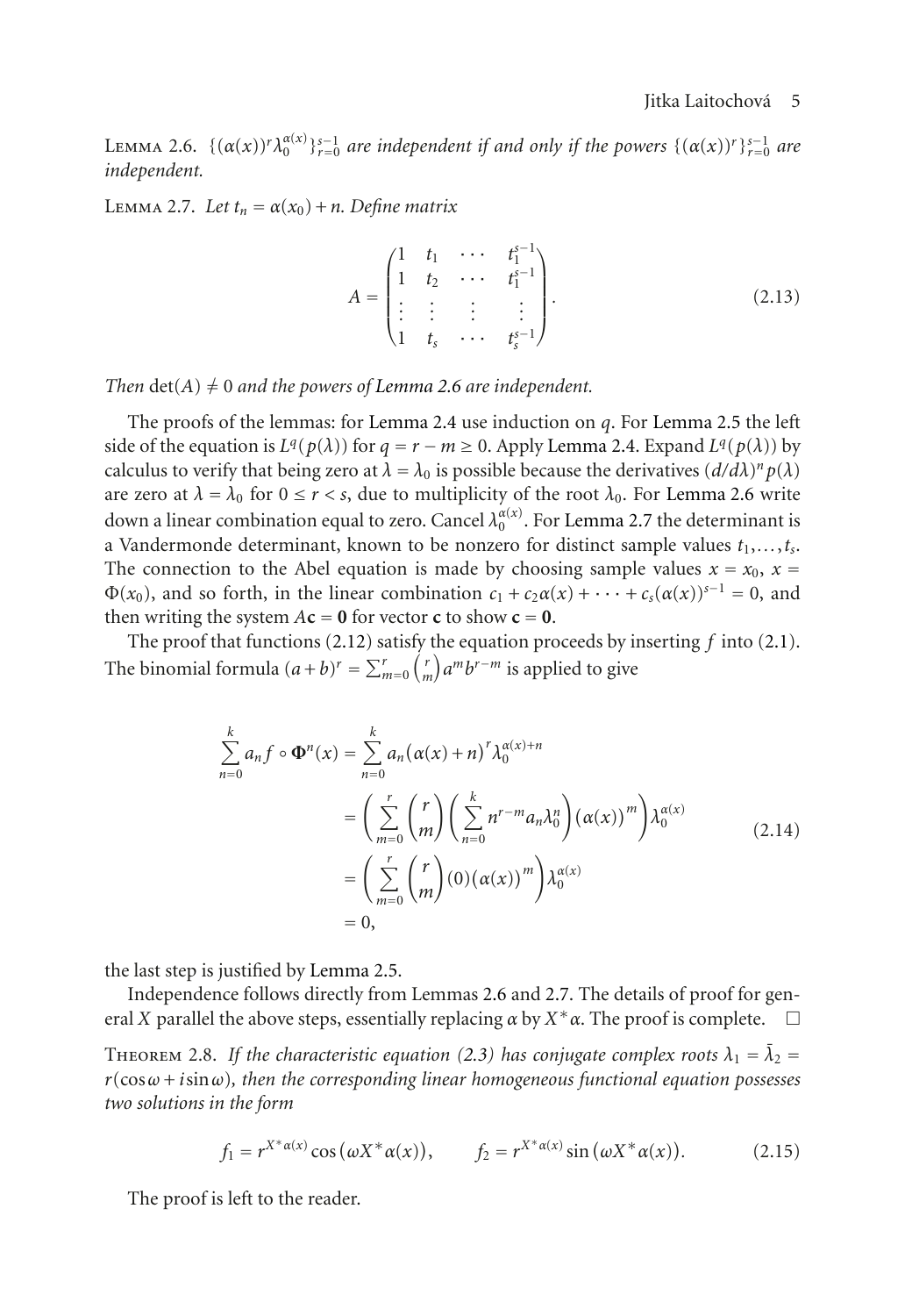#### **3. An application**

Let *S* be the space of all continuous functions which map the interval (−∞,∞) one-toone onto itself. Let the canonical function be  $X(x) = x$  (identity), then  $X^*(x) = x$ . Let  $\Phi(x) = x + 1$ . The Abel functional equation is then

<span id="page-5-1"></span><span id="page-5-0"></span>
$$
\alpha(x+1) = \alpha(x) + 1. \tag{3.1}
$$

A linear homogeneous functional equation with constant coefficients is

$$
a_k f \Phi^k(x) + a_{k-1} f \Phi^{k-1}(x) + \dots + a_1 f \Phi^1(x) + a_0, f \Phi^0(x) = 0,
$$
 (3.2)

where  $f\Phi^j(x)$  is a composite function  $f(\Phi^j(x))$ ,  $j = 1, 2, ..., k$ , and  $\Phi^j$  is defined by successive composition. Suppose  $\lambda > 0$  is a root of the characteristic equation. By the theorems above, it has a solution of the form

<span id="page-5-2"></span>
$$
f = \lambda^{\alpha(x)},\tag{3.3}
$$

where  $\alpha$  satisfies Abel equation [\(3.1\)](#page-5-0).

Linear system [\(3.2\)](#page-5-1) is a linear difference equation with constant coefficients of the form

$$
a_k f(x+k) + a_{k-1} f(x+k-1) + \dots + a_1 f(x+1) + a_0 f(x) = 0,
$$
 (3.4)

because  $\Phi(x) = x + 1$ . Abel equation [\(3.1\)](#page-5-0) has a solution  $\alpha(x) = x$ . If  $\lambda$  is a positive root of the characteristic equation, then the function  $f = \lambda^x$  is a solution of [\(3.4\)](#page-5-2).

**3.1. Equivalence of points in**  $\mathcal{F}$ **, orbit of a point in** *S***. Let**  $\Phi \in S$ **. Two points**  $x, y \in \mathcal{F}$  **are** <sup>Φ</sup>*-equivalent* if and only if there are numbers *<sup>μ</sup>*,*<sup>ν</sup>* <sup>∈</sup> <sup>Z</sup> such that

$$
\Phi^{\mu}(x) = \Phi^{\nu}(y). \tag{3.5}
$$

The equivalence is reflexive, symmetric, and transitive. It means that there is a decomposition of the set  $\mathcal J$  into disjoint sets of equivalent points.

The set  $O_{\Phi}(x_0)$  of all points  $\Phi$ -equivalent to a point  $x_0 \in J$  is called the  $\Phi$ -*orbit* of the point  $x_0$ .

For the classical difference equation [\(3.4\)](#page-5-2), in which  $X(x) = X^*(x) = x$  and  $\Phi(x) = x$  $x + 1$ , the orbit of 0 is the set Z of integers and the orbit of  $x_0$  is the translate of this set by  $x_0$ :  $O_{\Phi}(x_0) = \{x_0 + \mu\}_{\mu=-\infty}^{\infty}$ .

 $\text{Lemma 3.1.}$  *Let*  $x_0 \in \mathcal{J}, \mu, \nu \in \mathbb{Z}$ *. Let* 

<span id="page-5-3"></span>
$$
x_{\mu} = X^* \Phi^{\mu}(x_0).
$$
 (3.6)

*Then the set of points*  $\{x_{\mu}\}_{\mu=-\infty}^{\infty}$  *is the*  $\Phi$ *-orbit of the point*  $x_0$ *.*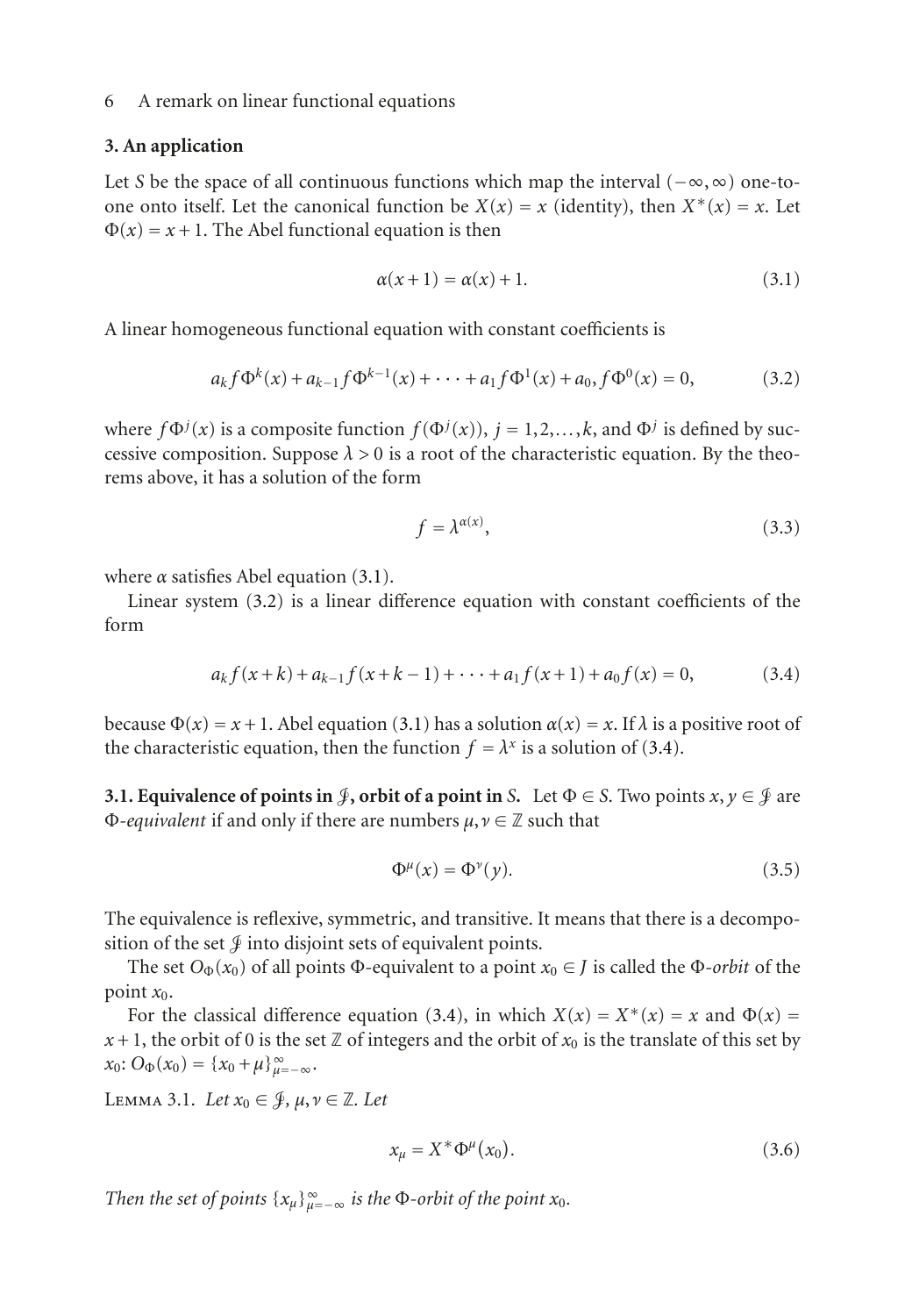*Proof.* Because  $\Phi^0 = X$  and  $x_\mu \in \mathcal{J}$ , then  $x_0 = X^* \Phi^0(x_0)$ . Let  $p, q \in \mathbb{Z}$ . To show that each two points  $x_p$ ,  $x_q$  defined by [\(3.6\)](#page-5-3) are Φ-equivalent in  $\mathcal{J}$ , we will show that there are numbers  $\mu, \nu \in \mathbb{Z}$  such that

<span id="page-6-0"></span>
$$
\mathbf{\Phi}^{\mu}(x_p) = \mathbf{\Phi}^{\nu}(x_q). \tag{3.7}
$$

Use formula [\(3.6\)](#page-5-3) to show that [\(3.7\)](#page-6-0) is equivalent to

$$
\mathbf{\Phi}^{\mu}\left(X^{\ast}\left(\mathbf{\Phi}^{p}\left(x_{0}\right)\right)\right)=\mathbf{\Phi}^{\nu}\left(X^{\ast}\left(\mathbf{\Phi}^{q}\left(x_{0}\right)\right)\right).
$$
 (3.8)

The definition of multiplication  $\circ$  implies the above is equivalent to

$$
\mathbf{\Phi}^{\mu+p}(x_0) = \mathbf{\Phi}^{\nu+q}(x_0). \tag{3.9}
$$

Choose  $\mu = q$ ,  $\nu = p$  to obtain [\(3.7\)](#page-6-0).

**3.2. Behavior of solutions at infinity.** Consider a linear homogeneous *k*th-order functional equation with constant coefficients  $(2.1)$ . Let the characteristic equation  $(2.3)$  have roots satisfying

<span id="page-6-1"></span>
$$
\lambda_1 > \lambda_2 > \cdots > \lambda_k > 0. \tag{3.10}
$$

Let  $\alpha \in S$  be a solution of the Abel functional equation [\(2.2\)](#page-1-1) and let  $X^*$  be the inverse function to canonical function *X*. Assume  $c_1, \ldots, c_k$  are continuous Φ-automorphic functions on *J*, that is,  $c_i = c_j \circ \Phi$ . Then a solution of [\(2.1\)](#page-1-0) is given by

$$
f(x) = c_1(x)\lambda_1^{X^*\alpha(x)} + c_2(x)\lambda_2^{X^*\alpha(x)} + \dots + c_k(x)\lambda_k^{X^*\alpha(x)}.
$$
 (3.11)

The right side of [\(3.11\)](#page-6-1) can be rearranged into the expression

$$
f(x) = \lambda_1^{X^* \alpha(x)} \left[ c_1(x) + c_2(x) \left( \frac{\lambda_2}{\lambda_1} \right)^{X^* \alpha(x)} + \cdots + c_k(x) \left( \frac{\lambda_k}{\lambda_1} \right)^{X^* \alpha(x)} \right].
$$
 (3.12)

The inequalities

$$
0 < \frac{\lambda_j}{\lambda_1} < 1, \quad j = 2, 3, \dots, k,\tag{3.13}
$$

imply

<span id="page-6-2"></span>
$$
\lim_{x \to \infty} c_j(x) \left(\frac{\lambda_j}{\lambda_1}\right)^{X^* \alpha(x)} = 0.
$$
\n(3.14)

Formally, at least,

$$
\lim_{x \to \infty} f(x) = \lim_{x \to \infty} c_1(x) \lambda_1^{X^* \alpha(x)}.
$$
\n(3.15)